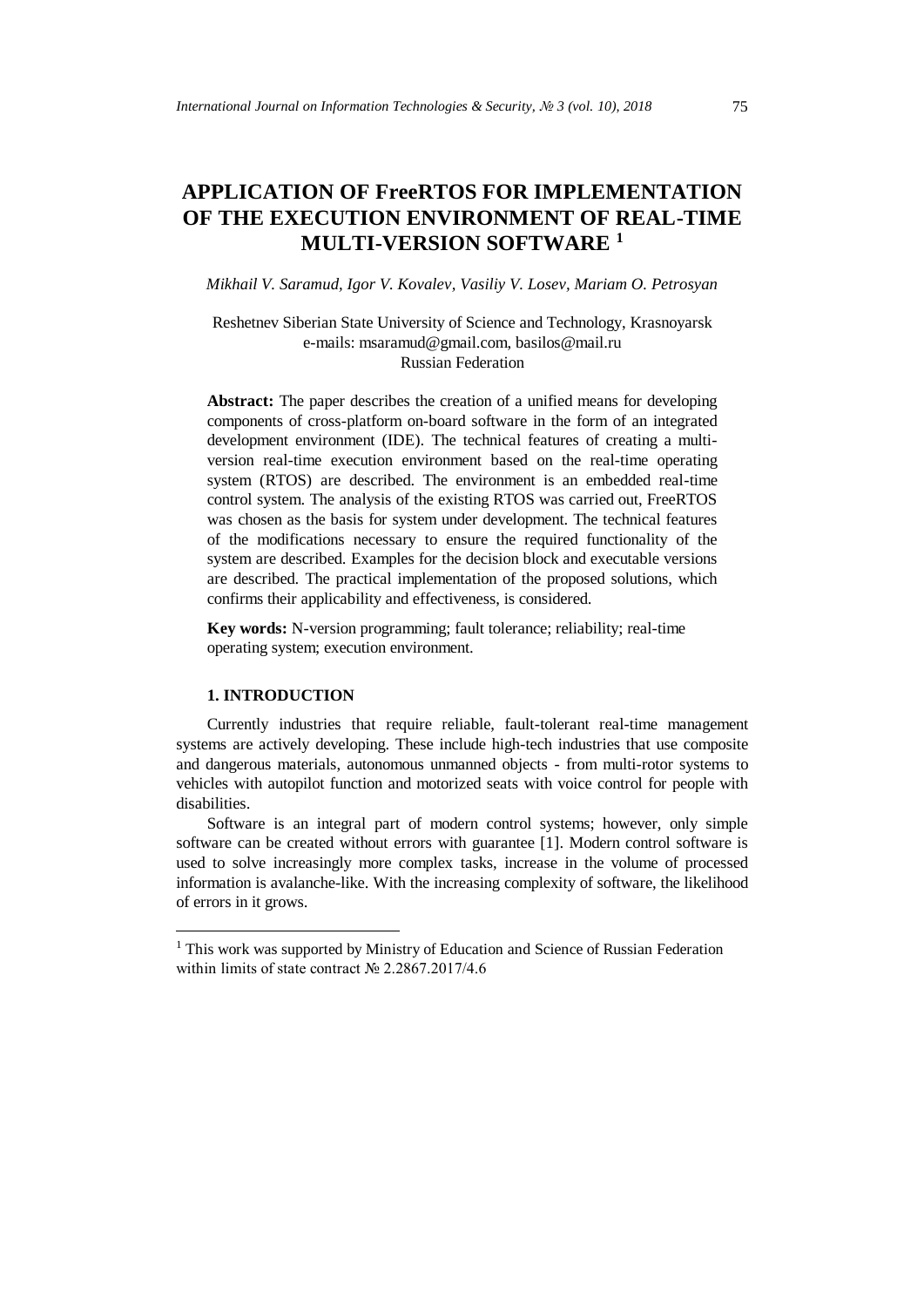Traditionally, methods for reliability of embedded control systems (CS) improvement have been based on increasing the reliability of hardware. For this exist classical tools and approaches that provide the required level of reliable operation of the CS, including the use of duplication of CS components, which makes no sense for the software, since in this case, program errors will be duplicated [2].

At present, the development and application of software fault tolerance methods is urgent, which is associated with the complication and enlargement of software systems, an increase in the number of functional СS modules, which leads to an increase in the probability of system failure due to the failure of one of the modules [3]. The growth of the reliability of modern hardware СS is provided due to the development of technological processes for the production of radio electronic equipment, and due to cost reduction, duplication of hardware components is simplified.

Embedded real-time control systems are used mainly on devices for which the possibility of autonomous operation is critical. Nowadays, the most popular representatives of this class are unmanned aerial objects (UAV). This class includes multi-rotor systems and winged drones, which are actively used in practice.

# **2. ANALYSIS OF THE TARGET PLATFORM FOR ONBOARD SOFTWARE**

As the object we are considering UAV, its control system is on-board software. Since this is a rather heterogeneous class of devices, it is necessary to create crossplatform, for the possibility of applying our solution on the widest possible range of devices [4]. Thus, our task is to develop cross-platform on-board software based on the multi-version technology of software redundancy in the real-time execution environment.

Especially critical is the reliability of software in real-time systems. If in regular system in case of failure, there is time to process it, restore the state of the system before failure and repeat the calculations, in case of real-time operation there is no possibility of restoring and re-executing the task [5], and after the execution time expires the task will be completed forcibly.

The most rational way to create a multi-version real-time execution environment is to take as a basis the existing real-time operating system (RTOS), with open original source code and the possibility of its modification and use for your own needs, including commercial ones. The independent development of the RTOS from scratch, its porting to a variety of architectures, debugging and testing, further development of the system will require very large material and time costs, without providing significant advantages over the use of existing systems [6].

Consider the existing RTOS:

**FreeRTOS -** one of the most popular RTOS today. Ported to a huge number of hardware platforms.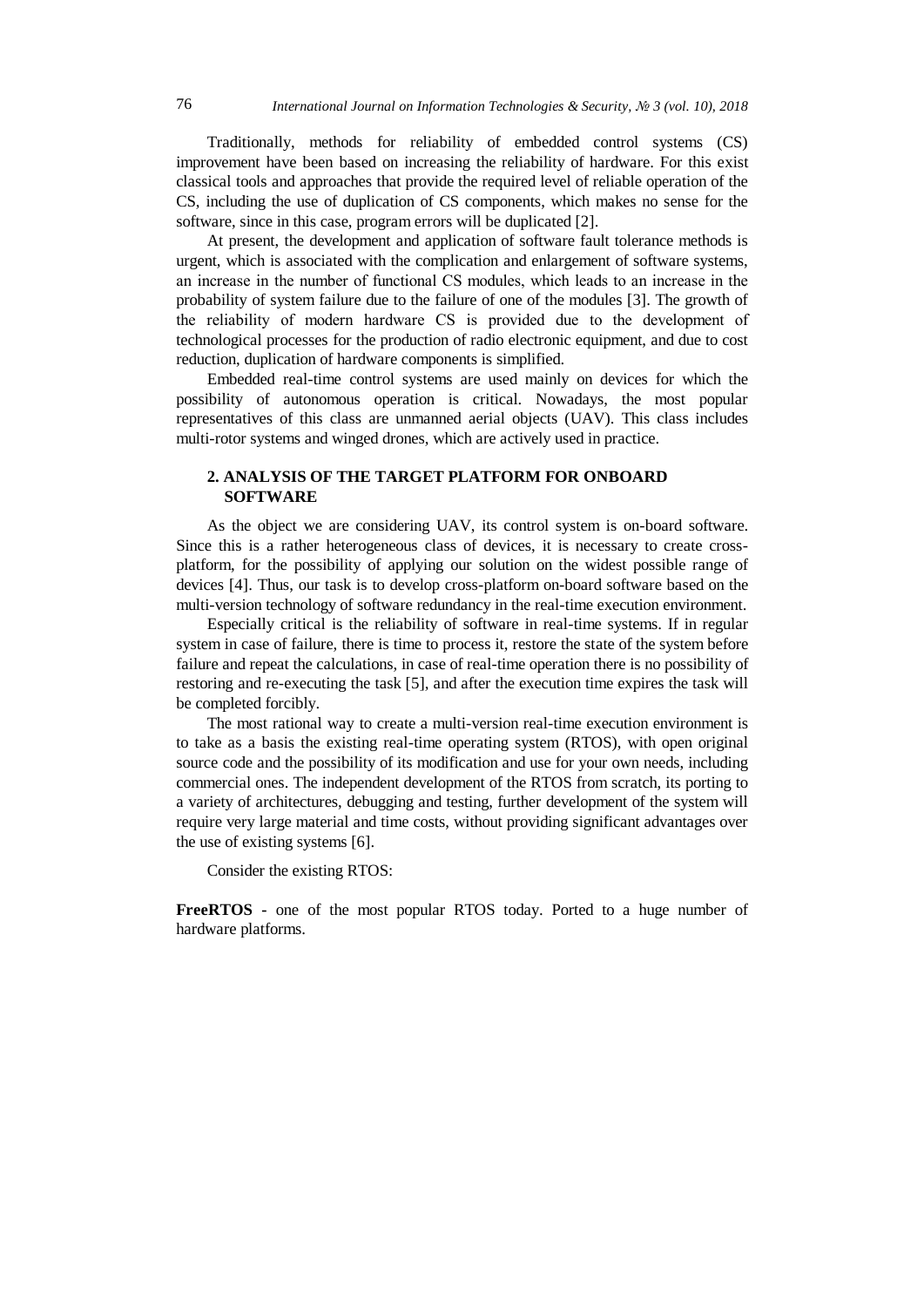Advantages: free of charge, ported to a large number of hardware platforms, powerful functional, various libraries: from graphics to network protocols, the operating system is well documented.

Disadvantages: the complex process of porting to new hardware platforms, however, at the current moment there are many ports to all common platforms and the community is developing ports for newly emerging ones.

**KeilRTX -** until recently, this RTOS was commercial, but it has recently become open. Works only on ARM architecture.

Advantages: free of charge, easily ported to a large number of hardware platforms (within ARM architecture), various libraries, graphics, Internet and etc.

Disadvantages: it's almost impossible to work outside Keil's environment, slightly truncated functional, only ARM platforms are supported, experience shows that it loses to many RTOS for speed.

## **UC/OS -** a powerful commercial RTOS.

Advantages: a huge number of functions and libraries, supports multiple hardware platforms.

Disadvantages: closed commercial system, difficult to use.

**QNX -** POSIX-compatible real-time operating system, intended primarily for embedded systems. It is considered to be one of the best implementations of the concept of microkernel operating systems.

Advantages: it can work on almost any modern processor used in the embedded market. Among these platforms are families: x86, MIPS, PowerPC, as well as specialized processor families, such as SH-4, ARM, StrongARM and xScale, occupies a leading position among the real-time OS on the PC platform.

Disadvantages: closed commercial system, high license cost and strong dependence on QNX Software Systems in terms of licensing of developed software.

After analyzing the state of development of the market of ready real-time operating systems, it can be concluded, that for the implementation of a multi-version execution environment, FreeRTOS is preferable. Since it is ported to almost all popular platforms, it implements the basic functionality of execution environment that we need, which will greatly simplify the development of a management system based on it, and most importantly - it is distributed as an open source code available for modification (distributed under a license based on GNU GPL v2 and self-assembly and provided with documentation).

Also, FreeRTOS contains functionality for real-time work, requires minimum modifications, to implement the execution environment of multi-version software and for development of application software.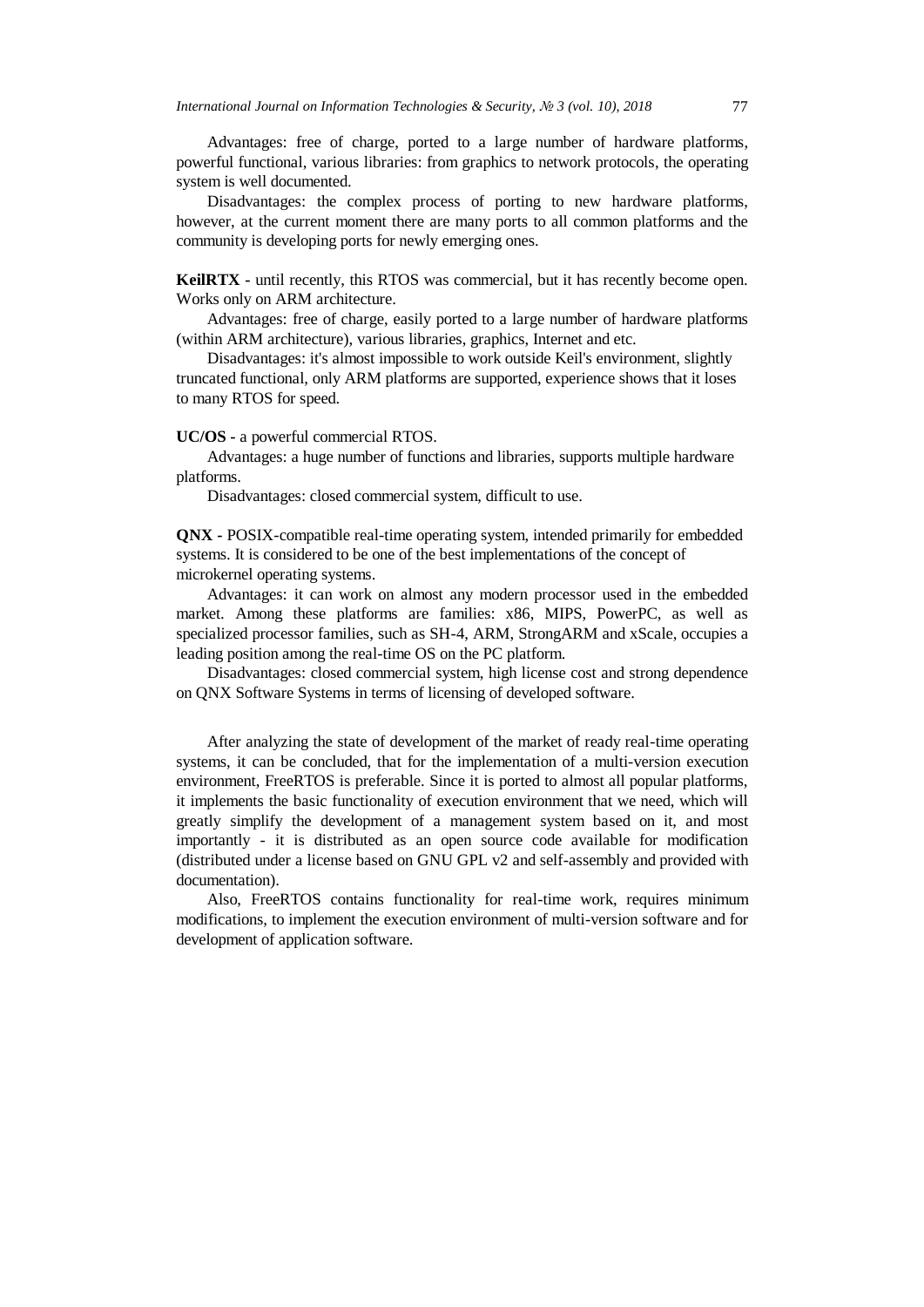## **3. IDE AND FREERTOS MODIFICATIONS**

From the point of view of the on-board software developer, it is advisable to have a set of unified tools that allows you to design cross-platform on-board software with obtaining the final assembly of application software on the basis of a multi-version realtime execution environment. This solution can be an integrated development environment in which the developer creates software modules that solve applied problems in both mono and multi-version options and the multi-version execution of the modules under development in real time will provide the RTOS, which is the basis of the developed environment.

Conceptually IDE is a unified means of developing components of cross-platform on-board software and its documentary support (Figure 1). The main functional modules of IDE: development of mono-version software, development of multi-version software, electronic document management, editing of the decision block, editing of FreeRTOS parameters, functional testing.



software firmware

*Fig. 1. Generalized structure of IDE*

The output of the IDE is the firmware for the target hardware platform, which includes the RTOS and application software. At the same time, the main task is the creation of software interfaces that will ensure the implementation of the developed software modules in the RTOS in real time mode. For mono-software, the software interfaces are sufficient. For multi-version software, software interfaces are necessary for interaction not directly with the RTOS, but with a decision block, which in turn will interact with the RTOS itself via its API [7].

Let's consider the technical features of implementing such software modules necessary modifications to ensure the required functionality, namely - the possibility of multi-version execution of fault-tolerant software [8] in real time.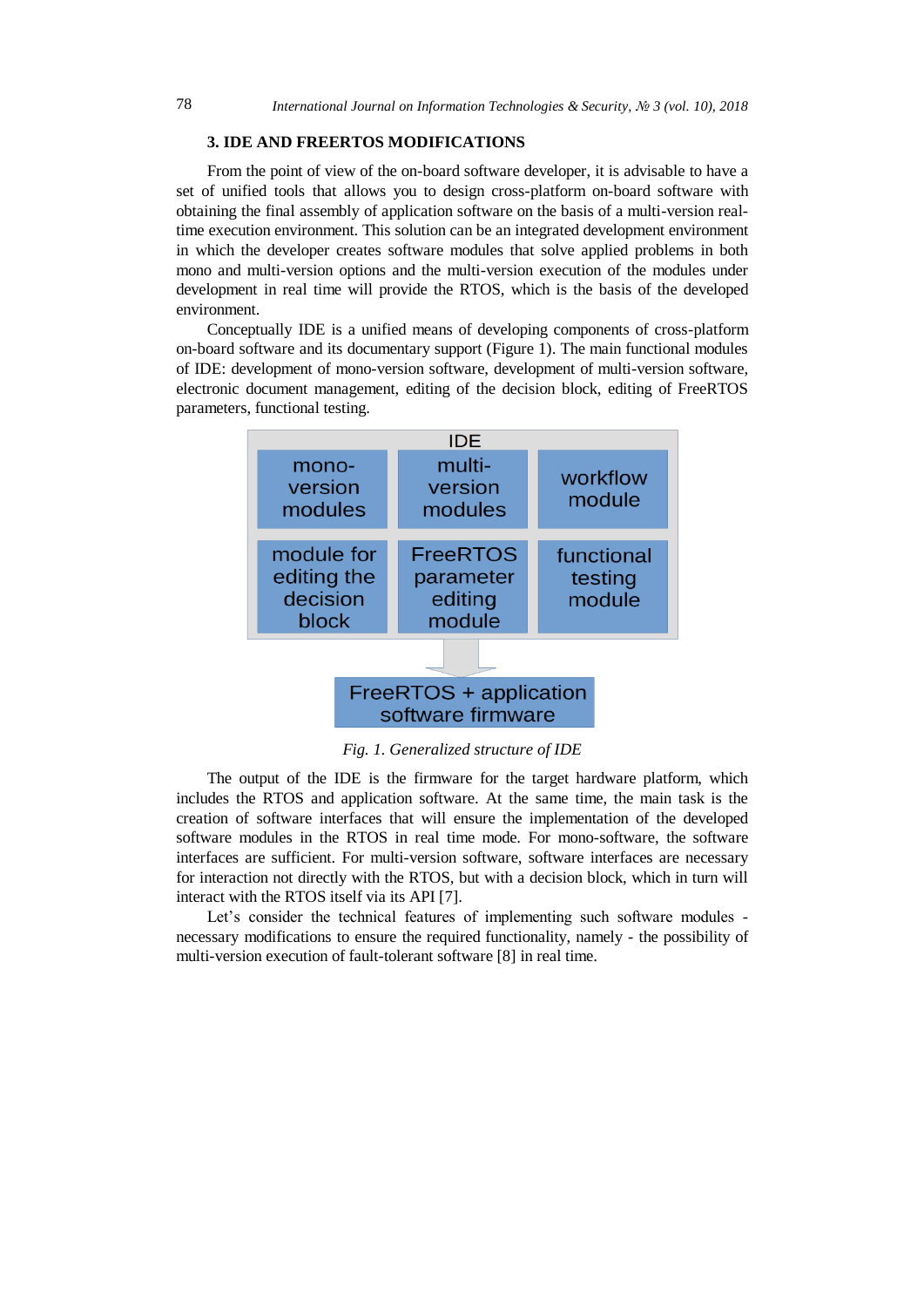First of all, we need to create a decision block, which will also be executed as a task in the RTOS, run versions, etc.

The decision block is implemented as *static void RunComp()* function. At the beginning of this function, local variables are declared, memory allocated, if necessary, the functions of initializing arrays, etc. are called. If the data needs to be read from a file and their size is not too large to be placed in the RAM, the file is opened, the data is saved in variables and the file is closed. This is more reasonable than reading one value each time. After that, version threads are started by commands *xTaskCreate(version1, "version1", configMINIMAL\_STACK\_SIZE, NULL, tskIDLE\_PRIORITY + 5, &ver1);*.

The versions themselves are similar to function *static void version1().* At the beginning of each function, local variables are declared and memory is allocated. The main difference is that the main function code is enclosed in an infinite loop *for*  $($ ; $)$ . The first line in the cycle is the command *vTaskSuspend(NULL);.* Thus, at the version task start, variables are declared, memory allocation and all the preparatory procedures are performed, after which the version goes into the Suspend state. From the Suspend state version will be called if necessary, prepared (ready) to calculate the task.

To transfer input data to the version and get the results, it is recommended to use the queuing mechanism, because it implements a number of functions that protect the correctness of data and increase reliability. Thus, at the beginning of the function code, the input data from the queue will be read, and at the end, the results are written to the queue. The return function cannot be used as tasks, because functions of *static void* type are used and when the function is executed correctly, the function never reaches the end [9].

Tasks are in Suspend mode, after all tasks of all versions are started. If it is necessary to execute the next iteration of this task, the input data is placed in the appropriate queue and the versions are called by the command *vTaskResume(ver1);.* After that, the versions are transferred to the execution and they continue to execute the code which follow the *vTaskSuspend(NULL);*. Then they receive the necessary data from the queue, perform the calculations, put the results in the queue, switch to the next iteration of the cycle. And again, the first command in the cycle is triggered *vTaskSuspend(NULL);* to send the version in Suspend mode.

Further, in the decision block code, you can check how many versions have already provided responses with a command *uxQueueMessagesWaiting(QueueName);*, which will return the length of the queue calculation results. Then you can read the answers of all versions with commands *xQueueReceive,* which will also clear the queue when reading it*.* Using the obtained results, a multi-version vote takes place, and the answer found to be correct is sent to the output.

In our case, a weighted voting algorithm by the agreed majority is used, it will allow not only to determine the correct answer from the set of version answers, but also to compare the work of the versions themselves by the sum of their weights. In the case of a strict limitation on the response time, if one of the versions does not have time to provide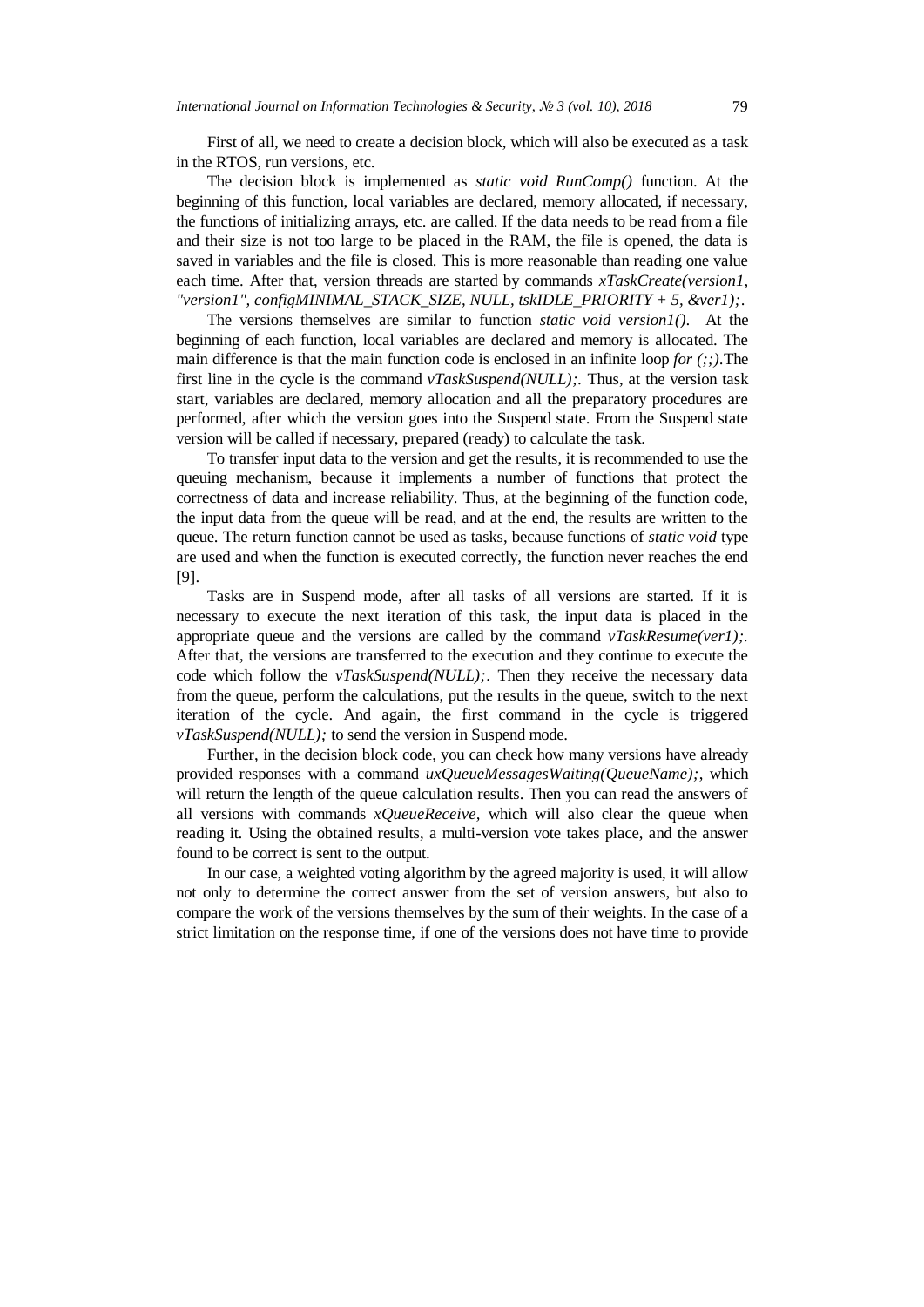a response, it can be terminated forcibly by making a vote using the replies received in time [10].

# **4. PRACTICAL IMPLEMENTATION OF THE REAL-TIME EXECUTION ENVIRONMENT**

A multi-version real-time execution environment has been implemented to test the efficiency of the solutions proposed in the paper. The environment is implemented in the FreeRTOS v10 RTOS, the decision block, the allocated queues, the functions that implement the proposed models and algorithms that run as separate threads, are implemented in it.

| $\overline{0}$<br>C:\Windows\system32\cmd.exe                                                                                                                                                                    |                            | п | × |
|------------------------------------------------------------------------------------------------------------------------------------------------------------------------------------------------------------------|----------------------------|---|---|
| value:7 index:0<br>83:7<br>$we$ ight $[0] = 0$ , $985000$<br>weight[0]=0.997300<br>4<br>value:4 index:0<br>84:4<br>4<br>$weight[0]-0.985000$<br>$we ight [11 = 0.820000$<br>85:8<br>value:8<br>index:0<br>6<br>8 | $we$ ight $[1] = 0.830000$ |   |   |
| 77<br>weight [0]=0.997150<br>value:7 index:0<br>86:7<br>87:666<br>weight [0]=0,997150<br>value:6 index:0                                                                                                         |                            |   |   |
| Sum<br>weights<br>94,170000<br>version<br>оf<br>2<br>88,770000<br>$=$<br>weights version<br>Sum<br>οf                                                                                                            |                            |   |   |
| $version$ 3 = $91,060000$<br>weights<br>о£<br>value:6 index:U                                                                                                                                                    |                            |   |   |
| Errors in<br>version<br>value:0 index:0<br>皿<br>194:N<br>5<br>value:1<br>index:0<br>Errors<br>version<br>2                                                                                                       | 2                          |   |   |
| in<br>96:2<br>-2.<br>value:2<br>index:0<br>- 9<br>97:9<br>- 9<br>index:0<br>value:9<br>Errors in<br>version<br>55<br>98:5<br>value:5 index:0<br>99:333<br>value:3 index:0                                        |                            |   |   |
| <b>Let</b> express at the output<br>Sum of weights version $1 =$<br>88<br>weights version 2<br>Sum of<br>$=$                                                                                                     |                            |   |   |
| $\blacksquare$ Related faults = 2<br>Sum of weights version 3<br>Errors in version 1<br>13<br>$=$<br>19<br>in version<br><b>Errors</b><br>2<br>$=$                                                               |                            |   |   |
| in version 3<br>14<br>$=$<br><b>Errors</b><br>Errors at the output $=$<br>Related faults = $\bar{2}$                                                                                                             |                            |   |   |

*Fig. 2. The result of the voice recognition algorithms operation in the execution environment*

The system was used to solve an applied problem - to increase the efficiency of the voice command recognition system for sending commands to an autonomous unmanned object. Motorized wheelchair, multi-rotor systems, and auxiliary devices for work in open space can act as such objects.

At the moment the absolutely reliable algorithms for voice recognition don't exist. All algorithms allow errors in recognition, however, different algorithms allow errors in different cases. Combining several recognition algorithms into a multi-version system can improve the reliability of voice command recognition.

The outputs of 3 ready recognition algorithms were used, on the basis of which the system chose the correct answer. The results of the program system work (Figure 2) show the effectiveness of the multi-version approach, since the quality of the system exceeds the quality of any of the algorithms used (the percentage of correctly recognized commands for the first algorithm was 87, for the second algorithm - 81, for the third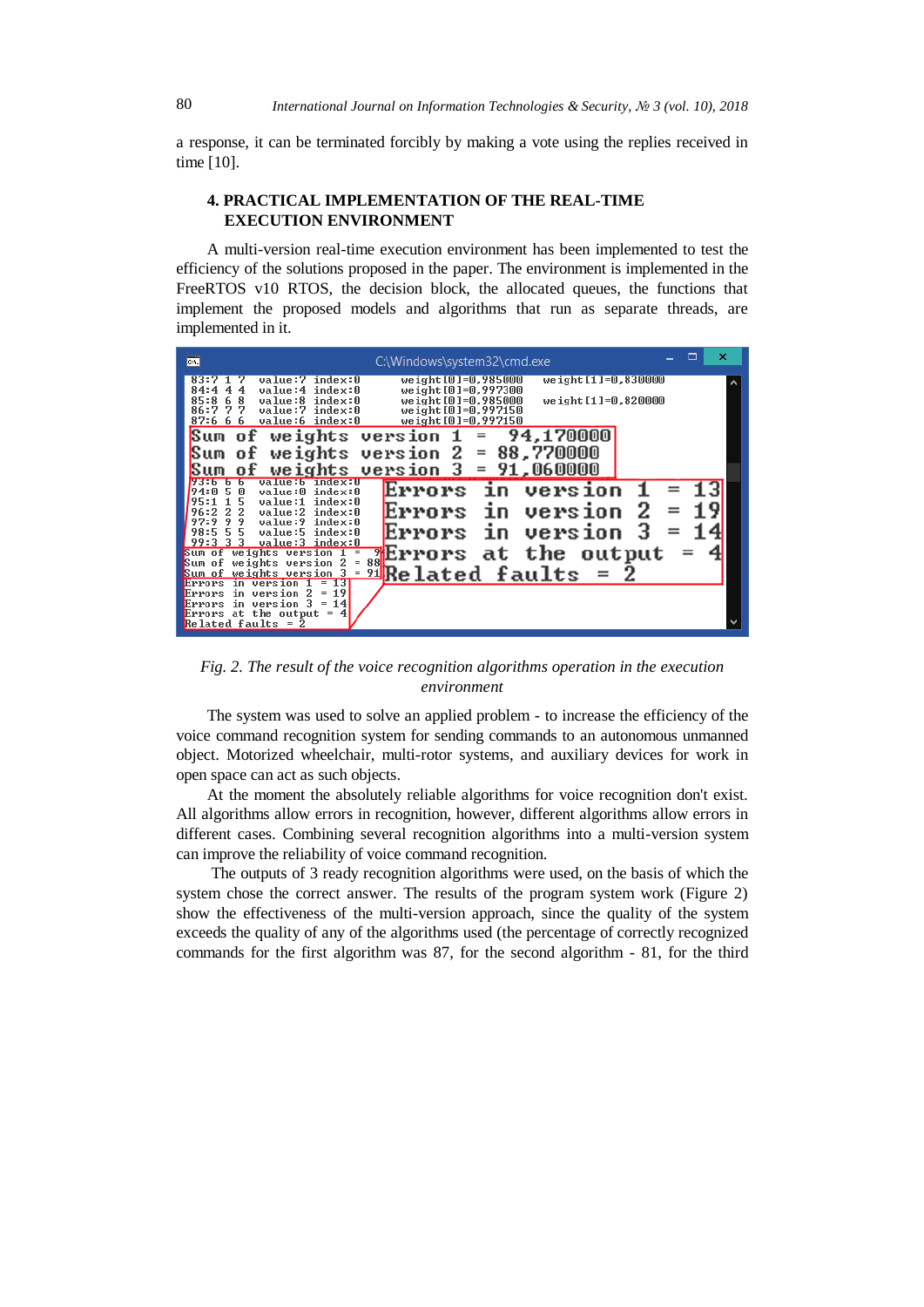algorithm - 86, and the system correctly recognized 96% of the commands). The window displays the weights for each version, the values of which closely correspond to their reliability, which also confirms the correct operation of the system. The execution took place in real time, the results confirm the fulfillment of the system response time requirements for the event. Each iteration of multi-version voting was within 1 ms.

### **5. CONCLUSION**

The modifications described in this paper allow us to create on the basis of FreeRTOS RTOS a multi-version real-time execution environment. That provides new tools for solving the currently critical problem of creating fault-tolerant real-time control systems. Practical implementation confirms the correctness of the proposed approach and the efficiency of all technical solutions. Verification on the real applied problem confirms the effectiveness of the multi-version approach and the correctness of the system as a whole.

#### **REFERENCES**

[1] Majid Khabbazian. Near-optimal multi-version codes. *53rd Annual Allerton Conference on Communication, Control, and Computing (Allerton)*, 2015, pp.728-732.

[2] Kulyagin V.A., Tsarev R.Yu., Prokopenko A.V., Nikiforov A.Yu., Kovalev I.V. Nversion design of fault-tolerant control software for communications satellite system. *International Siberian Conference on Control and Communications (SIBCON)*, 2015, pp. 1-5.

[3] Volochiy, B., Mulyak, O., Ozirkovskyi, L., Kharchenko, V. Automation of quantitative requirements determination to software reliability of safety critical NPP I&C system. *Proceedings of the 2<sup>nd</sup> International Symposium on Stochastic Models in Reliability Engineering, Life Science, and Operations Management*, SMRLO 2016, 11 March 2016, 7433137, pp. 337-346.

[4] Kovalev, I., Losev, V., Saramud, M., Petrosyan, M. Model implementation of the simulation environment of voting algorithms, as a dynamic system for increasing the reliability of the control complex of autonomous unmanned objects, *MATEC Web of Conferences*, Volume 132, 31 October 2017, № 04011.

[5] G. Latif-Shabgahi; S. Bennett Adaptive majority voter: a novel voting algorithm for real-time fault-tolerant control systems *Proceedings 25th EUROMICRO Conference. Informatics: Theory and Practice for the New Millennium*, 1999, vol. 2, pp.113-120.

[6] Juraj Slačka, Miroslav Halás, Safety critical RTOS for space satellites, *20th International Conference on Process Control (PC)*, 2015, pp. 250 - 254

[7] Mikhail V. Saramud, Igor V. Kovalev, Vasiliy V. Losev, Peter A. Kuznetsov, Software interfaces and decision block for the execution environment of multi-version software in real-time operating systems. *International Journal on Information Technologies and Security*, No 1 (vol. 10), 2018, pp. 25-34.